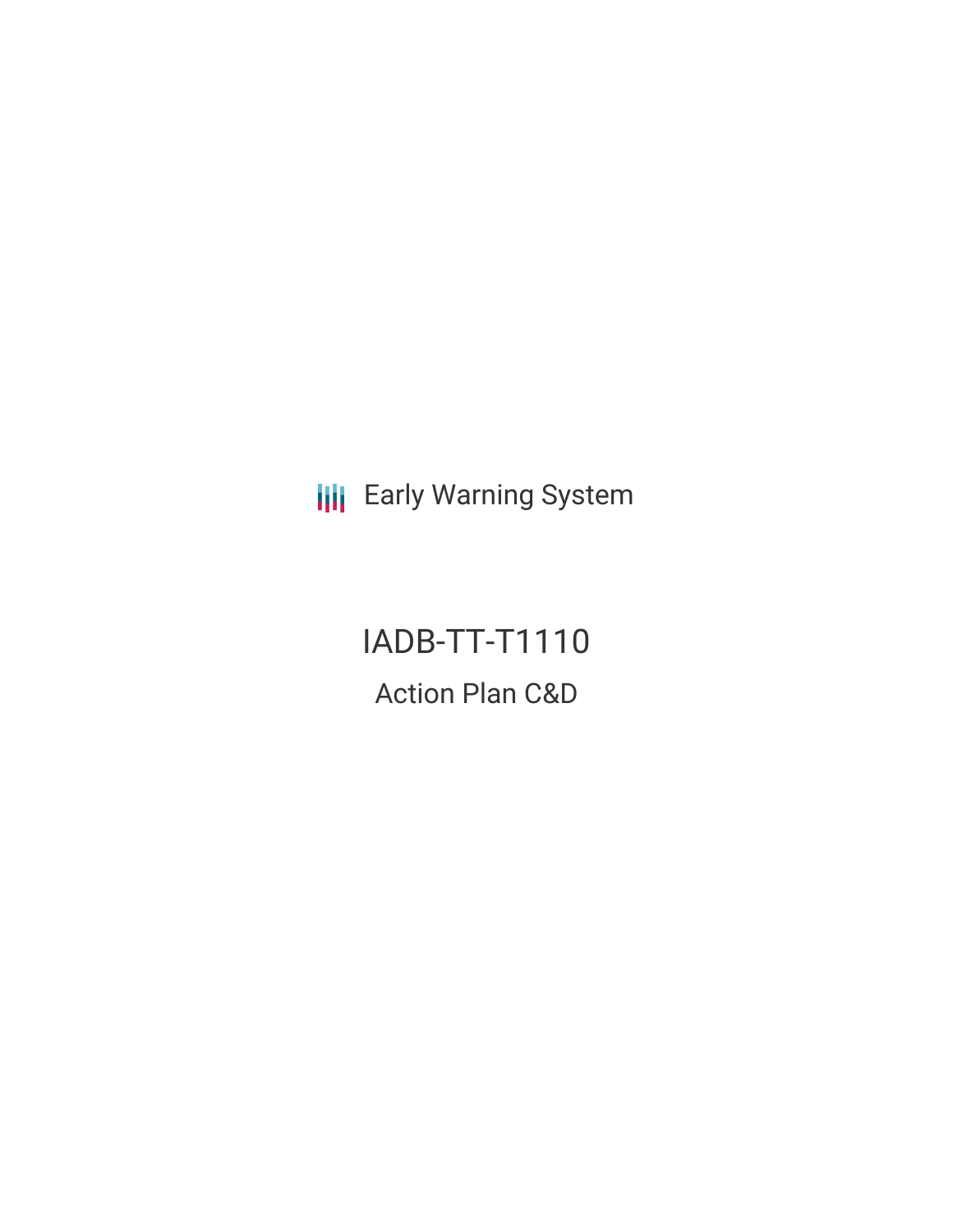

### **Quick Facts**

| <b>Countries</b>               | Trinidad and Tobago                       |
|--------------------------------|-------------------------------------------|
| <b>Financial Institutions</b>  | Inter-American Development Bank (IADB)    |
| <b>Status</b>                  | Active                                    |
| <b>Bank Risk Rating</b>        | C                                         |
| <b>Voting Date</b>             | 2021-01-04                                |
| <b>Borrower</b>                | Government of Trinidad and Tobago         |
| <b>Sectors</b>                 | Law and Government, Technical Cooperation |
| <b>Investment Type(s)</b>      | <b>Advisory Services</b>                  |
| <b>Investment Amount (USD)</b> | $$0.38$ million                           |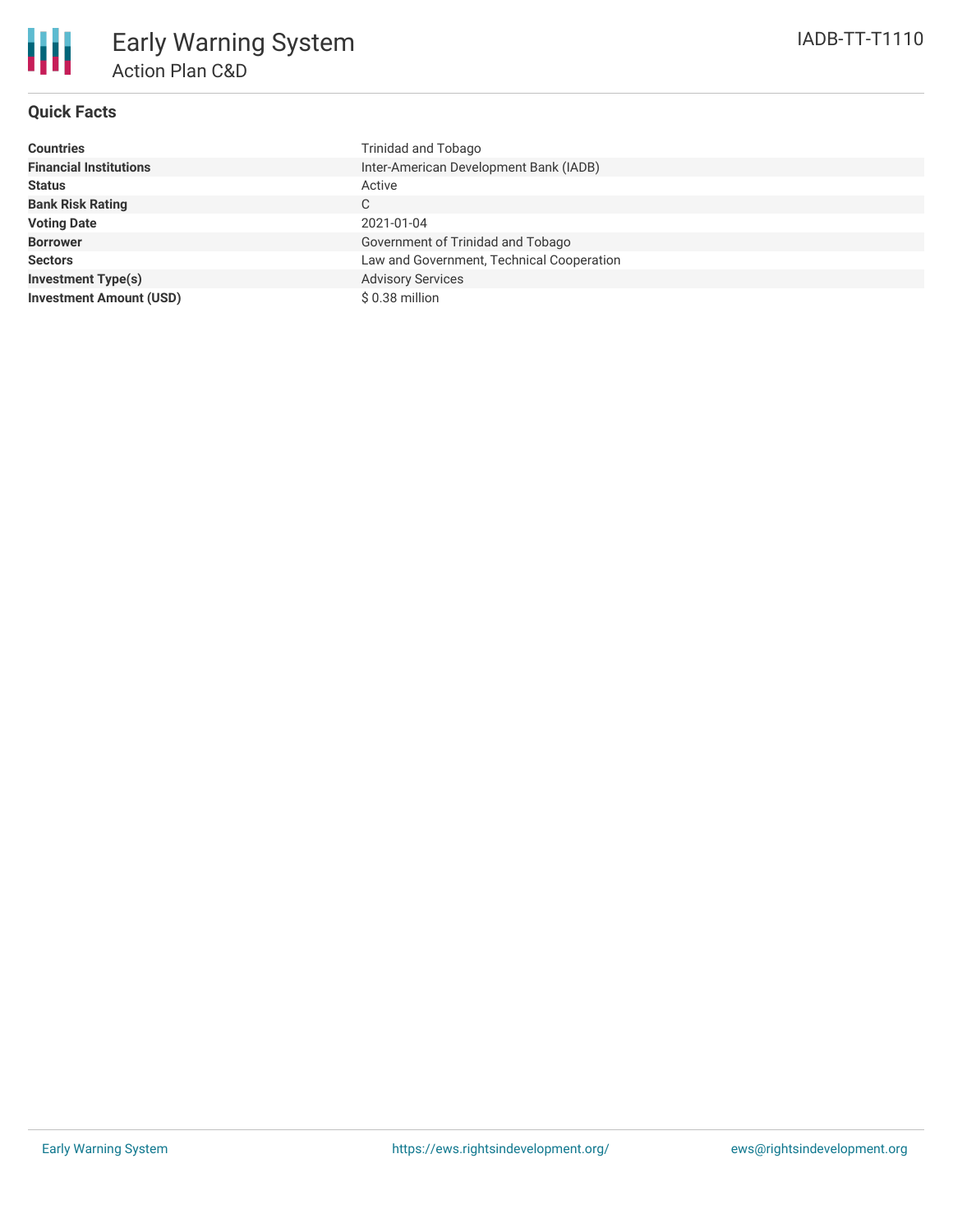## **Project Description**

Action Plan C&D;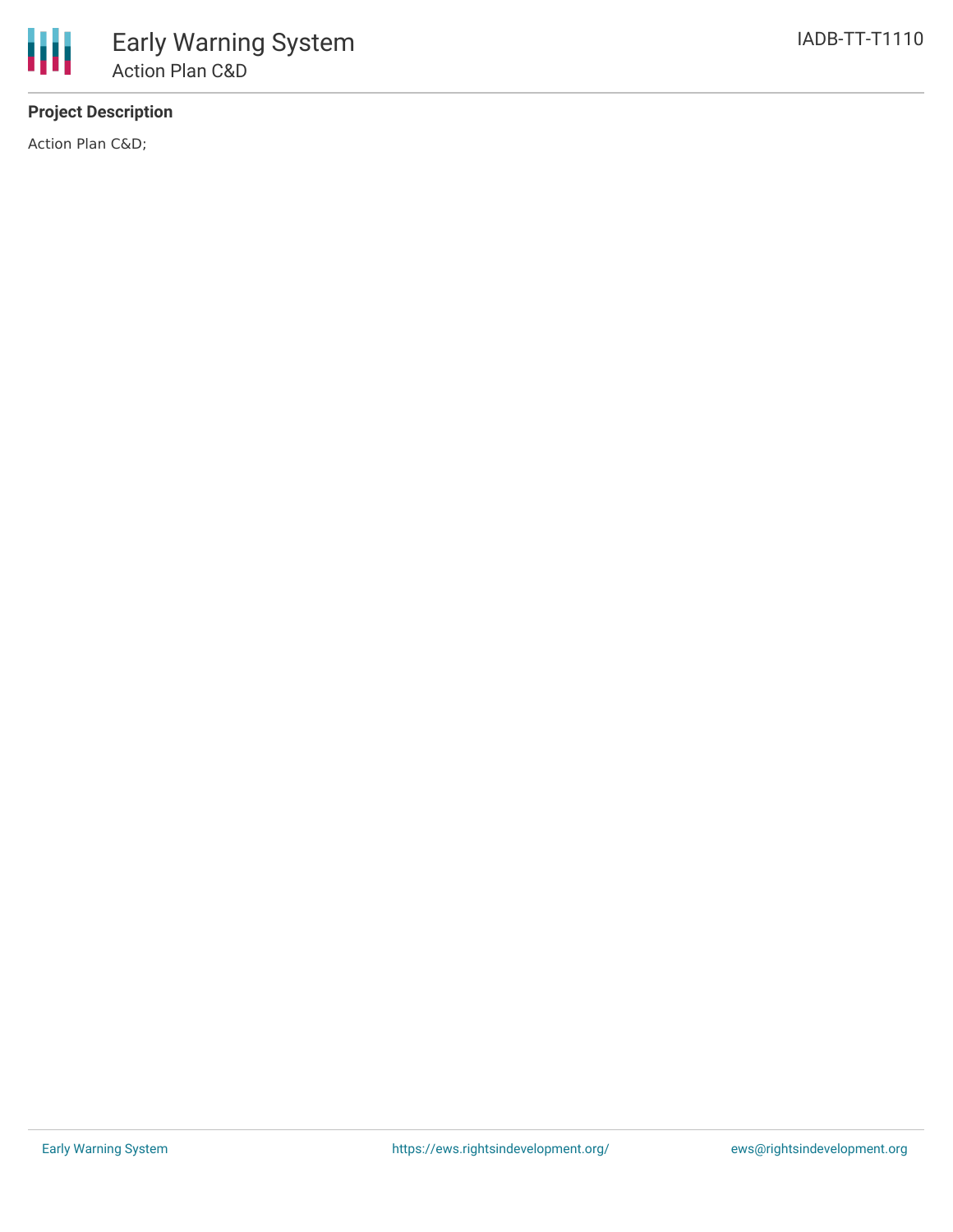#### **Investment Description**

• Inter-American Development Bank (IADB)